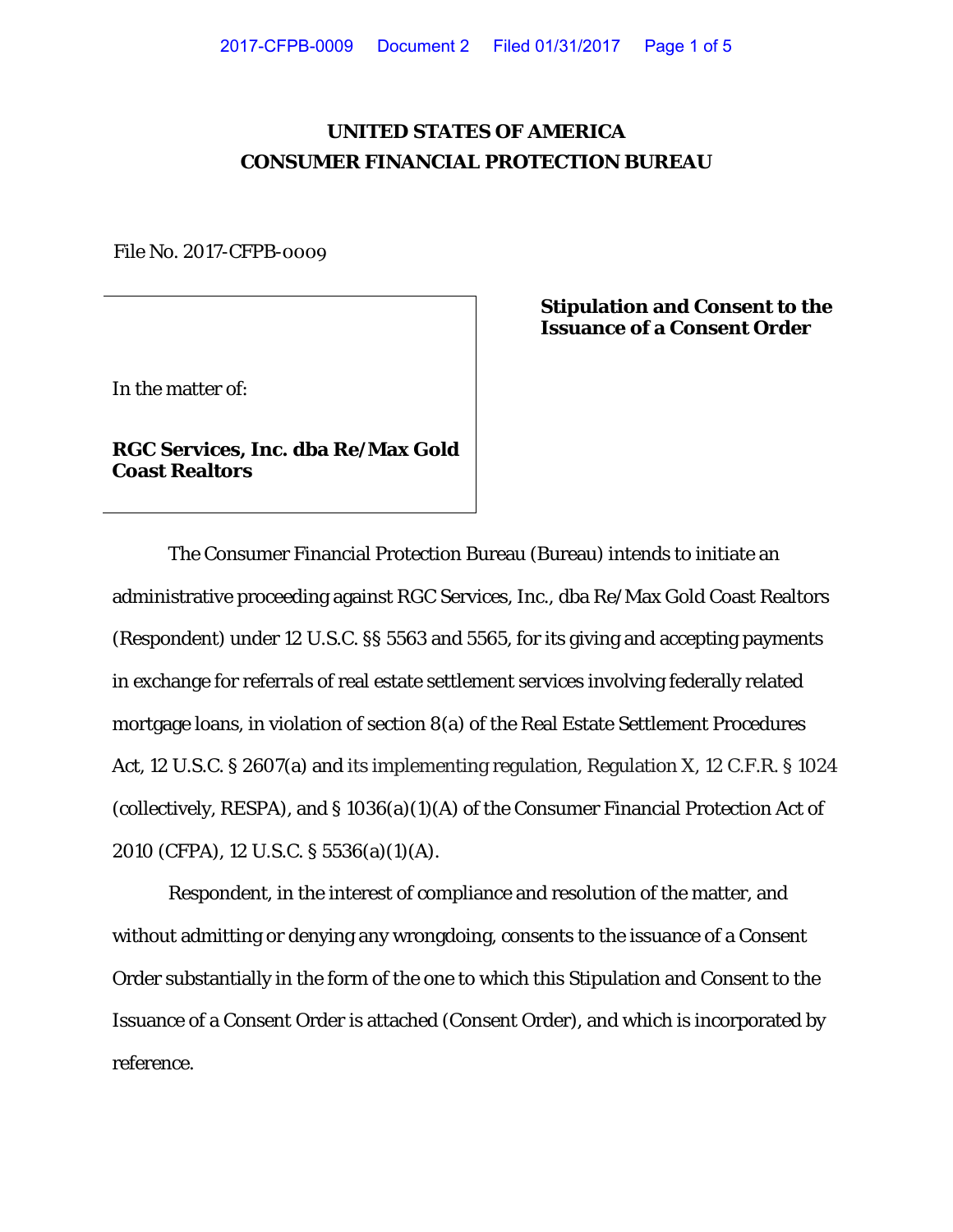In consideration of the above premises, Respondent agrees to the following:

### **Jurisdiction**

1. The Bureau has jurisdiction over this matter under sections 1053 and 1055 of the CFPA, 12 U.S.C. §§ 5563 and 5565, and RESPA Section 8, 12 U.S.C. § 2607(d)(4).

## **Consent**

2. Respondent agrees to the issuance of the Consent Order without admitting or denying any of the findings of fact or conclusions of law, except that Respondent admits the facts necessary to establish the Bureau's jurisdiction over Respondent and the subject matter of this action.

3. Respondent agrees that the Consent Order will be deemed an "order issued with the consent of the person concerned" under 12 U.S.C. § 5563(b)(4), and agrees that the Consent Order will become a final order, effective upon issuance, and will be fully enforceable by the Bureau under 12 U.S.C. §§ 5563(d)(1) and 5565.

4. Respondent voluntarily enters into this Stipulation and Consent to the Issuance of a Consent Order.

5. The Consent Order resolves only Respondent's potential liability for law violations that the Bureau asserted or might have asserted based on the practices described in Section IV of the Consent Order (Bureau Findings and Conclusions), to the extent such practices occurred before the Effective Date and the Bureau knows about them as of the Effective Date. Respondent acknowledges that no promise or representation has been made by the Bureau or any employee, agent, or representative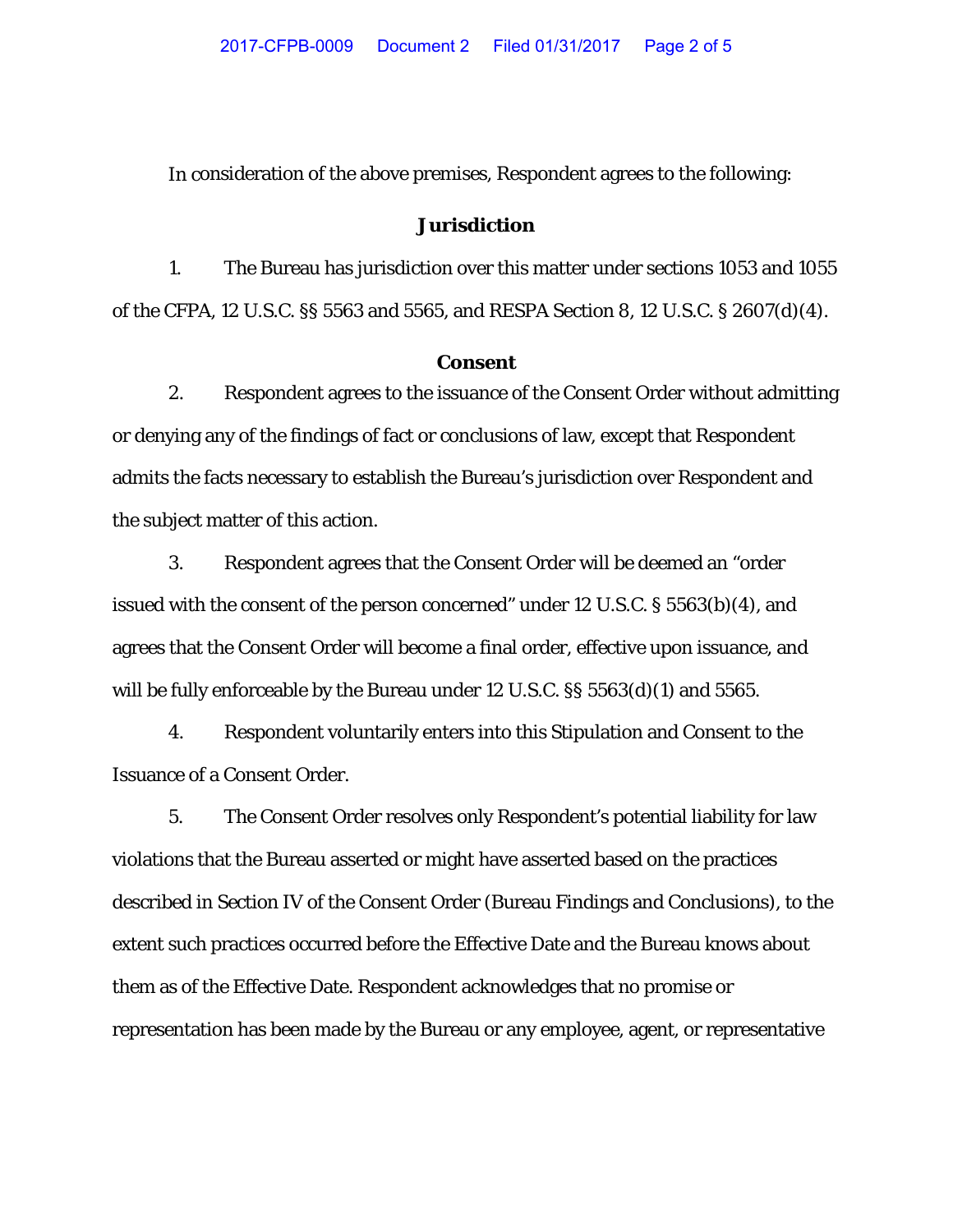#### 2017-CFPB-0009 Document 2 Filed 01/31/2017 Page 3 of 5

of the Bureau, about any liability outside of this action that may have arisen or may arise from the facts underlying this action or immunity from any such liability.

6. Respondent agrees that the facts described in Section IV of the Consent Order will be taken as true and be given collateral estoppel effect, without further proof, in any proceeding before the Bureau to enforce the Consent Order, or in any subsequent civil litigation by the Bureau to enforce the Consent Order or its rights to any payment or monetary judgment under the Consent Order, such as a non-dischargeability complaint in any bankruptcy case.

7. The terms and provisions of this Stipulation and the Consent Order will be binding upon, and inure to the benefit of, the parties and their successors in interest.

8. Respondent agrees that the Bureau may present the Consent Order to the Bureau Director for signature and entry without further notice.

#### **Waivers**

9. Respondent, by consenting to this Stipulation, waives:

a. Any right to service of the Consent Order, and agrees that issuance of the Consent Order will constitute notice to the Respondent of its terms and conditions;

b. Any objection to the jurisdiction of the Bureau, including, without limitation, under section 1053 of the CFPA, 12 U.S.C. § 5563;

c. The rights to all hearings under the statutory provisions under which the proceeding is to be or has been instituted; the filing of proposed findings of fact and conclusions of law; proceedings before, and a recommended decision by, a hearing officer; all post-hearing procedures; and any other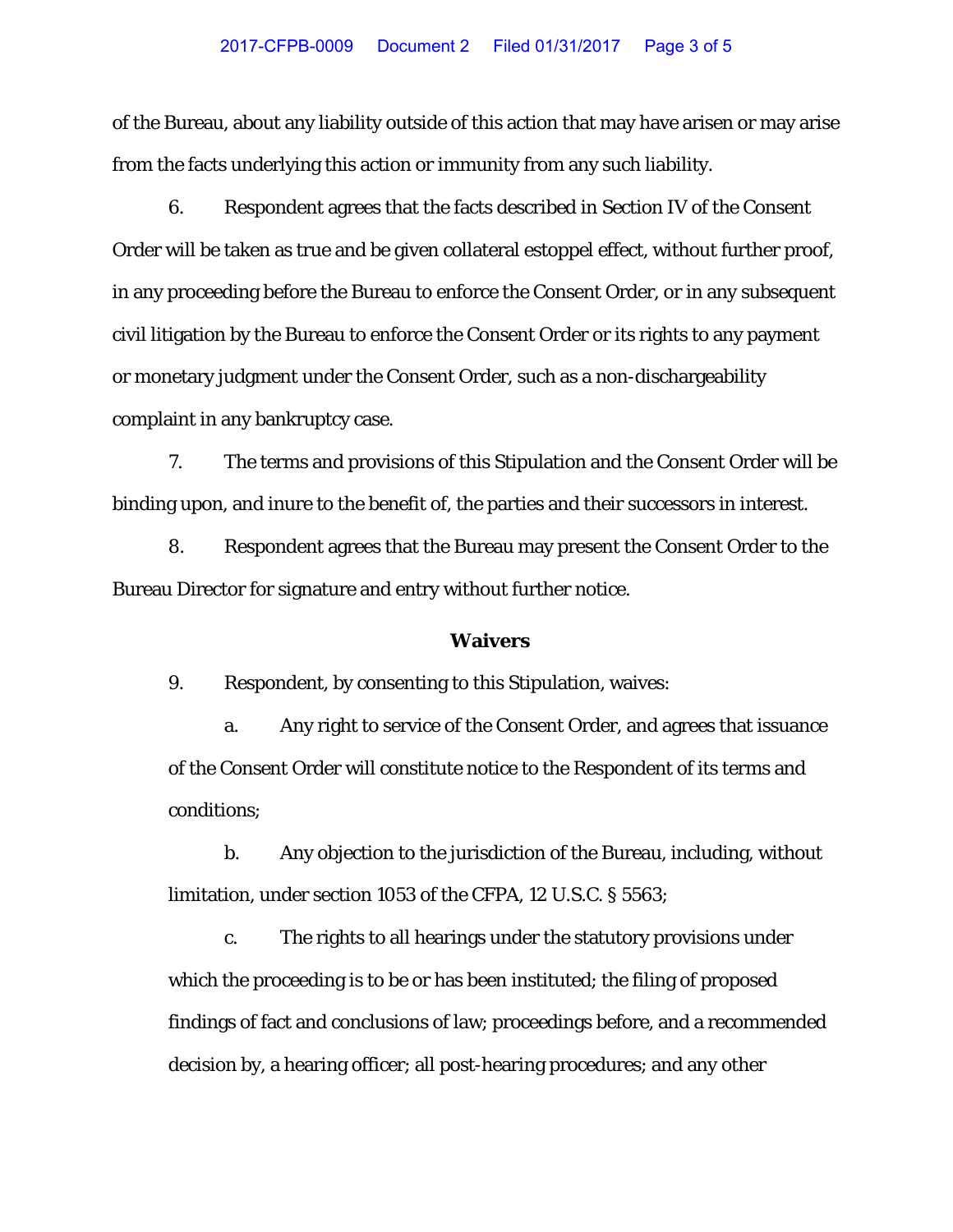procedural right available under section 1053 of the CFPA, 12 U.S.C. § 5563, or 12 CFR Part 1081;

d. The right to seek any administrative or judicial review of the Consent Order;

e. Any claim for fees, costs or expenses against the Bureau, or any of its agents or employees, and any other governmental entity, related in any way to this enforcement matter or the Consent Order, whether arising under common law or under the terms of any statute, including, but not limited to the Equal Access to Justice Act and the Small Business Regulatory Enforcement Fairness Act of 1996; for these purposes, Respondent agrees that Respondent is not the prevailing party in this action because the parties have reached a good faith settlement;

f. Any other right to challenge or contest the validity of the Consent Order;

g. Such provisions of the Bureau's rules or other requirements of law as may be construed to prevent any Bureau employee from participating in the preparation of, or advising the Director as to, any order, opinion, finding of fact, or conclusion of law to be entered in connection with this Stipulation or the Consent Order; and

h. Any right to claim bias or prejudgment by the Director based on the consideration of or discussions concerning settlement of all or any part of the proceeding.